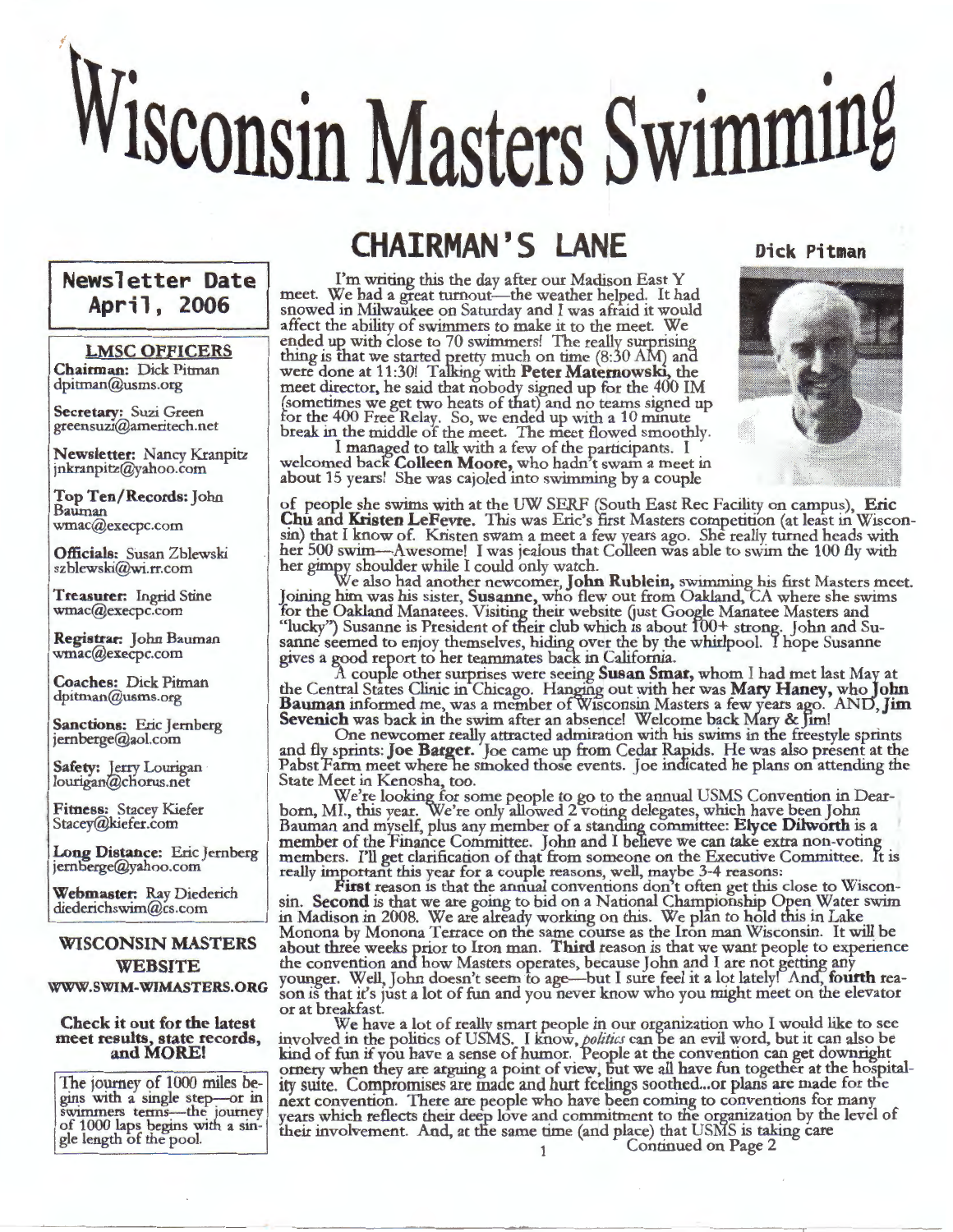### **Long Course Meters Top Ten-2005**

### **Individuals**

**Trina Schaetz** 33 8th 100 free 1:06.41

**Brent Boock** 36 5th 800 free 9:49.08 4th 1500 free 18:17.65

**W. Morean Byers** 78 8th 100 free 1:27.25 6th 200 free 3:15.23 5th 800 free 14:59.00

**Men280-319**  2nd 400 FR 6:36.94 Fred Salzman 73 W. Morgan Byers 78 Alex MacGilles 77 Art Luetke 59

**Mixed 200-239**  9th 400 FR 5:42.80 Sara Remus 32 Harry Evans 62 lohn Elder 63 -Sandra Smith 44

### **Nancy Kranpitz** 60 6th 100 fly 1:49.59

**Joel Rollings** 35<br>6th 800 free 9:52.61  $6th$  800 free 8th 1500 free 19:17.92

**John Bauman** 75 10th 100 breast 1:59.62<br>7th 200 breast 4:28.42  $7th$   $200$  breast

**Women 200-239**  4th 400 FR 5:45.28 Candy Christenson 58 Nancy Kranpitz 60 Geri Havel 57 Mary Goggms 44

**Carol Reinke** 69 9th 100 breast 2:06.93

**David Holland** 47<br>5th 50 breast :33.12 5th 50 breast 8th 100 breast 1:15.52 8th 200 breast 2:48.76<br>9th 200 IM 2:30.69 9th 200 IM

**Lynn Surles** 88<br>3rd 100 free 2:03.77 3rd 100 free 2:03.77<br>4th 1500 free 43:37.99 4th 1500 free

### **Relays**

**Women 240-279**  \*1st 400 FR 8:35.30<br>Betty Lotenzi 78 Betty Lorenzi 78<br>Dorothy Rose 60 Dorothy Rose Jeanne Seidler 59 Joanne Moder 67

**Mixed 160-199** 

10th 400 FR 5:12.51 Mindy Seidler 26<br>Suzi Green 44 Suzi Green 44 Stephen Justinger 53 Jerry Lourigan 40

**Betty Lorenzi** 78<br> **3rd** 800 free 15:37.13 3rd 800 free 15:37.13<br>2nd 100 back 1:52.90

**Bela Sandor** 70 7th 50 back :41.77<br>1st 50 breast :39.22\* 1st 50 breast :39.22\*<br>1st 100 breast 1:31.02\* 1st 100 breast 1:31.02\*<br>1st 200 breast 3:25.63\* 1st 200 breast 3:25.63<br>6th 200 IM 3:28.04

 $2nd$  100 back

6th 200 IM

**[ Congratulations to Bela Sandor and the 240-279 400 Free Relay team of Betty**<br>Lorenzi, Dorothy Rose, Jeanne Seidler, and Joanne Moder. By virtue of their first place finishes (Bela in all three breaststroke events) they have been named as *All-*Americans for the Long Course Meters 2005 season! Way to go!



**Erik Rasmussen, Matt Kading, Dave Guzik, and Jerry Lourigan, enjoy some down time between events at the Madison East meet Feb 12.** 

### **Chairman's Lane--Continued:**

Chairman's Lane—Continued:<br>
of its internal business, USA Swimming, Diving, Synchronized Swimming<br>
and Water Polo are each taking care of their internal business, too. On Saturday night we all gather together for a nice dinner and awards ceremony. Last year we watched as **Aaron Peirsol** was named "Swimmer of the Year" and Laura Wilkinson "Diver of the Year".

Our State meet is already behind us-but there are still SCY options out there. Both USMS and YMCA SCY Nationals will be held in Flonda in May. Sign up NOW for good competition and WARM weather! 2

**B** Don't forget that the **Badger State Games** will be coming up quickly!<br>June 25 is the date for the swim**cl** ming competition. All registered Wisconsin Masters swimmers will be receiving a separate mailing which will include an entry form and complete meet information some time this spring. In the past we have always had beautiful weather and a great turnout of swimmers. The facility (Shorewood Pool) is outstanding and the meet runs to perfection. This is the only long course meter meet available in **419** the state of Wisconsin this summer and for those going on to the FINA<br>World Championships in Palo Alto, CA., in August this will be a great "tune up". So think ahead to warm • enter the **Badger State Games** this year for sure.

**Erik Rasmussen,** pictured above left, began his competitive swimming career at the Manitowoc-Two Rivers YMCA as an 8-under in the early your newsletter editor, Nancy Kran**pitz.** It definitely is rewarding to see one of "my" early charges swimming masters. But, do I feel old or what?

 $(2, 2)$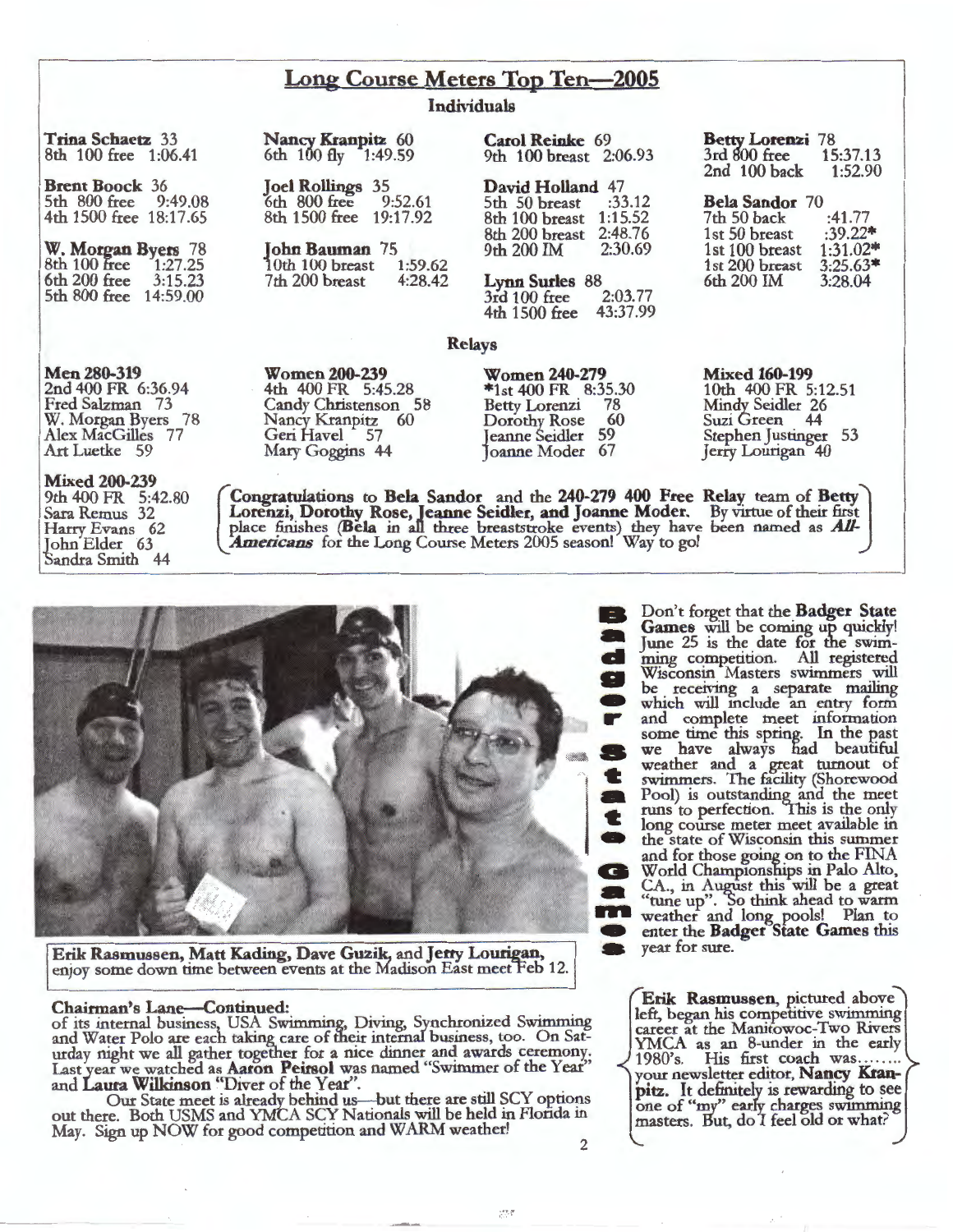### Dick Pitman

In the last newsletter I talked about swimming with your eyes<br>closed. The reason I went off on that subject is that moving your hips<br>from side to side really affects your swimming in such a negative way.<br>Freestyle and back some other exercises that might help you hold your alignment:

1. Stand in front of a full-length mirror, arms at your side or across your chest, lock eyes with yourself in the mirror. Now, rotate your body so your shoulder is pointed at your image as much as possible. Rotate to the other side. Now, do it a little faster never losing contact with your eyes, but glance down and make sure your hips are not swinging side-to-side.

2. Try doing the same thing with your arms over your head, as close *to* your ears as possible. Now, it might not be possible to lock your eyes on your mirror image. If you can't do that, try looking up and "drilling a hole in the ceiling" with your out-stretched fingers. Rotate on your axis! Don't let your hips move side-ways!

3. Now, get in the pool and try those same skills, but keep your head down and your eyes locked on the blue/black line on the bottom of the pool.

4. Here's a real test: swim the *corkscrew* drill. The *corkscrew* is done by swimming freestyle. As you take a stroke you follow that arm around and rotate onto your back and then back to your front again using your backstroke arm. The objective when turning is to keep that arm in line so it keeps your body in line. If you get dizzy you won't stay in a straight **Jane Wanless** decides that a relay start is line. The ultimate objective here is to be able to change from free to back NOT the right time to try anything with to free and stay on the line. Once you have it down pretty well do it with<br>your eyes closed. If you don't stay in line you'll probably end up with the the state of the relay exchange your eyes closed. If you don't stay in line you ii probably end up with the<br>lane dividers in your mouth or ripping off your goggles! Good swimming! of the relay exchange!

**Coach's Corner Tim Trowbridge was incorrectly identi-** fied as **Carl Lorenz** in a picture with **Melinda Mann** and **Janet Schultz** in the February newsletter. Sorry about that Tim and Carl!





The meet at Madison East Y on Febru-<br>ary 12 featured a "surprise" medley relay in which teams listed their swimmers in order 1 thru 4 and THEN they were told in which order the different strokes would be swum! "But I don't swim fly" would be swum! ''But I don't swim fly" didn't carry any weight in this event! Tim Potter, above, was one of the brave souls who signed up for a 50 yard leg of a relay with no idea as to which stoke he would be swimming. As a testament to the versatility of the participants, the lifeguard never had to leave his "perch"!

**A Brief History of USMS: Remembering Our Roots**  Doug Church, Former USMS Exerutive Board, GRlN Swim January 2006

Back in 1970 the first "National Championship" of Masters Swimming was held in Amarillo, Texas. It was the brain chifd of Captain Ransom Arthur, a Navy doctor. He had enjoyed competitive swimming and believed that adding competition to a fitness regime would attract and maintain swim- mers as they "matured."

Less than 100 individuals participated, and most came as a result of a personal invitation! Among his initial list of invitees was James "Doc" Counsilman, who found the idea to be perfectl\_y suited to his own beliefs about fitness, swimming, and staying in shape. He then became one of the founding members of the Masters element of the old AAU, the precursor to USMS.

"Doc" and Indiana University hosted the first long course Masters Championships in Bloomington, Ind., in 1972. It's hard to imagine now what those early pioneers must have visualized for Masters Swimming. The early participation was counted in "hundreds" of swimmers, and even that was astonishing to the founders. Perhaps even more astonishing to them was the level of competitive performance being achieved by the "older" swimmers!

This is a phenomenon that continues to be amazing today as we observe men and women well into their 60's and 70's swimming times that would have been competitive for 18 year-olds less than 1/2 century ago.<br>As it turned out, it wasn't just the former elite swimmer interested in

a fitness and competitive environment, but all kinds of swimmers! Just as it may be hard to imagine today that the organization may someday encompass hundreds of thousands of members, so it was then that they would have been astonished to think that someday there might be 43,000 members.

It's also hard to imagine that this organization is only 35 years old. From a small collection of "die hards" to a large and diverse organization that appeals to fitness swimmers, competitive swimmers, triathletes, open water swimmers and more, the essential idea remains the same: swimming is THE BEST way to stay fit and healthy FOR LIFE!!!

For more information and encouragement, check out the USMS web site (www.usms.org) "History and Archives" section. The stories collected there are inspirational and fun, AND they connect each of us to that Big Pool of our members! Happy Swimming!